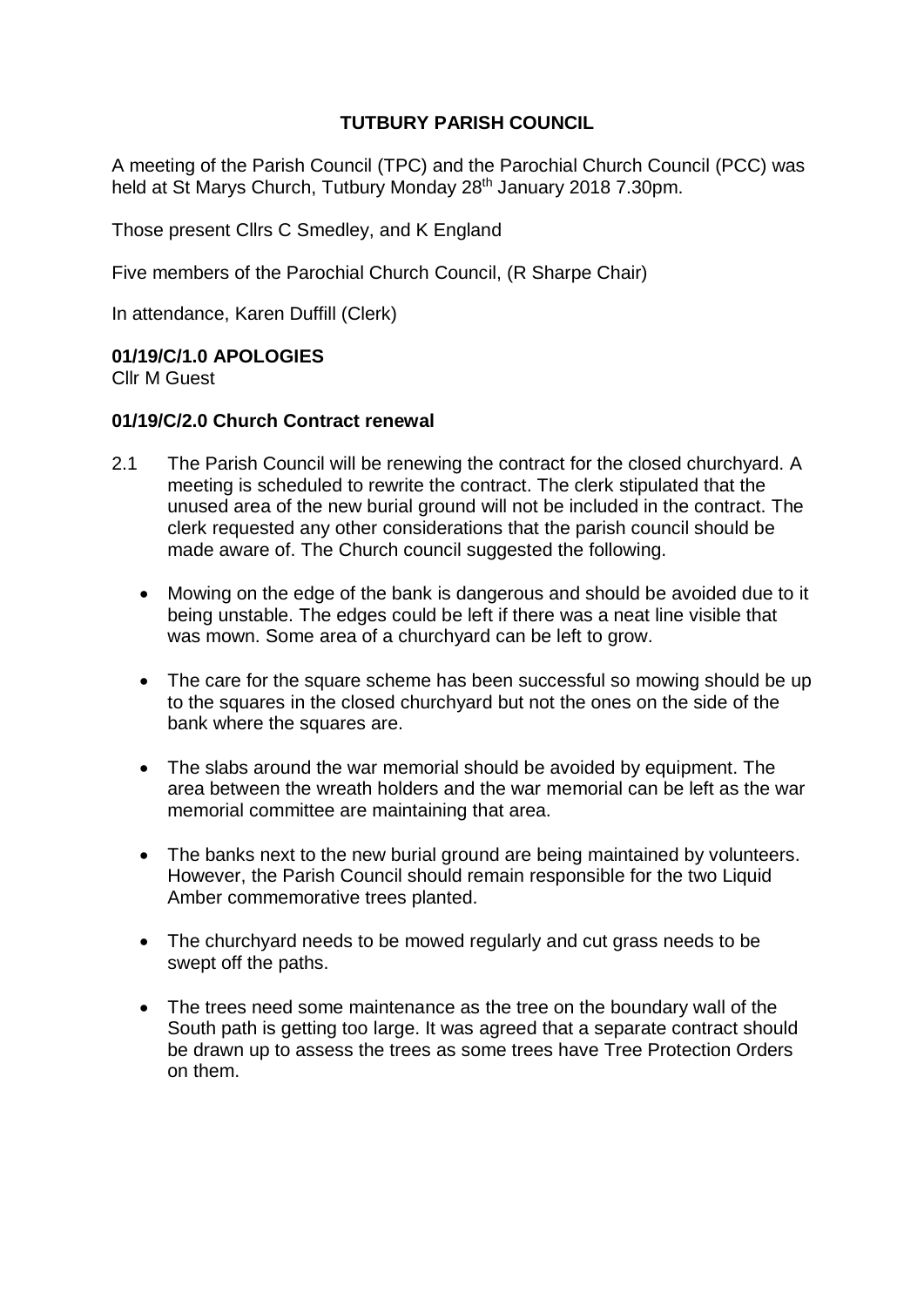# **01/19/C/3.0 Shed in the Closed Churchyard**

3.1 The existing shed in the closed churchyard needs to be removed requested by new property owners. It is within the boundary of the old church hall. The shed is in a poor state of repair and will be demolished. A faculty has been granted to erect a new metal shed 10ft by 8ft, this will be position in the closed churchyard near to the existing one butting up to the old vicarage boundary. A new base will be created using existing slabs. This will be done with the assistance of the community work offered by Sudbury Prison. The water supply will me repositioned to be near the shed.

### **01/19/C/4.0 Church Grill repair update**

4.1 The church architect has stated his disappointment with the church grill repair and said it was not suitable for the setting of the historic closed churchyard. The concrete is breaking up and people have complained that their heels have been caught in the metal grate. Members of the PCC suggested that a cast iron grate would have been better. However, the last one did crumble when force was thrown at it. A suggestion to use a similar material to the storm drain covers could be considered like maybe zinc. The PCC would like to lift the grate to clear the gully if required.

### **DECISION**

**The Parish Council agreed to raise the issue at a full parish meeting to consider.**

### **01/19/C/5.0 Remembrance Service Review**

- 5.1 The service was deemed a successful event. There was a lot of involvement from the community. The poppy cascade was very effective. The attendance was significantly larger due to the 100 years commemoration of WW1 the overflow area in the churchyard being required along with the sound being relayed to those who could not fit inside the church.
- 5.2 The bier attracted some positive comments.
- 5.2 There was an issue with the choir seats being taken by people who did not have reserved seats, causing concern that elderly uniformed people were not able to sit down. It was proposed that the child flag bearers could sit in the chancel to free up choir seats for the elderly.
- 5.3 There will be a planning meeting called in August for this year and it was suggested that a member of Tutbury Band is also invited, as the band has many members who also require seating. They were deemed a significant part of the service.
- $5.4$ 27<sup>th</sup> November 2019 will be the 75<sup>th</sup> Anniversary of the Fauld explosion and the Hanbury vicar will be holding a special service for this which Tutbury might be invited to get involved with. or organise additional special events to commemorate the importance of this war history. Sunday 24<sup>th</sup> November is likely to be the suitable date.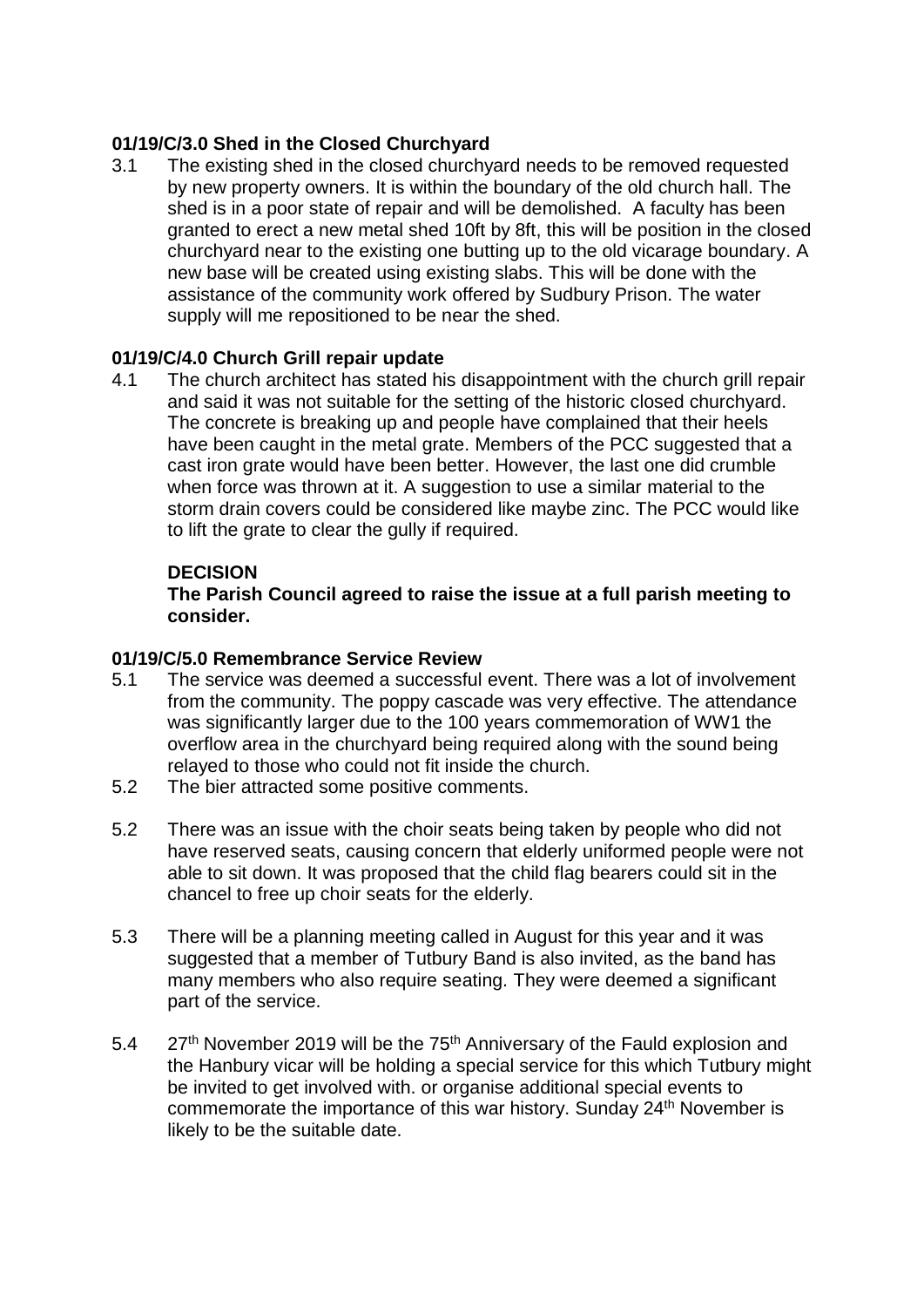## **Decision**

The Parish Council will add this event for discussion for a future dull Parish agenda item.

# **01/19/C/6.0 Parochial Church Matters**

- 6.1 Rev Ian Whitehead will be holding his last service on March 17<sup>th</sup> at Rolleston and has been invited to Rolleston Club for tea and cakes afterwards. He will commence in his new parish of Crich in April where 18 members of Tutbury Parish are invited to attend his first service. The St Mary's church will enter an interregnum period where the needs of the church will be assessed before a new vicar is appointed. This can take up to two years. During this time Pip Short and members of neighbouring parishes will cover Tutbury.
- 6.2 The Alabaster arch has now been cleaned
- 6.3 A faculty has been granted to improve the lighting around the church this can commence subject to funding. However, up lighting the church exterior was too expensive. The lights will be more easily operated, more efficient and will be matched to the colour of the stonework.
- 6.4 The exterior lamp needs replacing, and Eon have investigated and are waiting for the finding from East Staffordshire Borough Council before this can be resolved. The clerk will inform the local ESBC councillor
- 6.5 The next project will be to raise funds for the faculty granted to improve disabled access to the south door.
- 6.6 The parish council resolved to erect plaques for the commemorative trees outstanding. The PCC agreed that stone base and writing on a slate would be appropriate.
- 6.7 The flag pole will need to be removed from the top of the church due to Health and safety reasons. The PCC would prefer a flag pole position in the churchyard to make it easier to change the flags. The current flag needs replacing.

### **01/19/C/7.0 Tree removal near the church boundary**

7.1 Repairs have been made to the church boundary wall, loose stones have been secured by the owners of the adjacent property. Therefore, the liability for the removal of the dead tree should also fall within their responsibility. The hedge has now been cut and the matter can be closed.